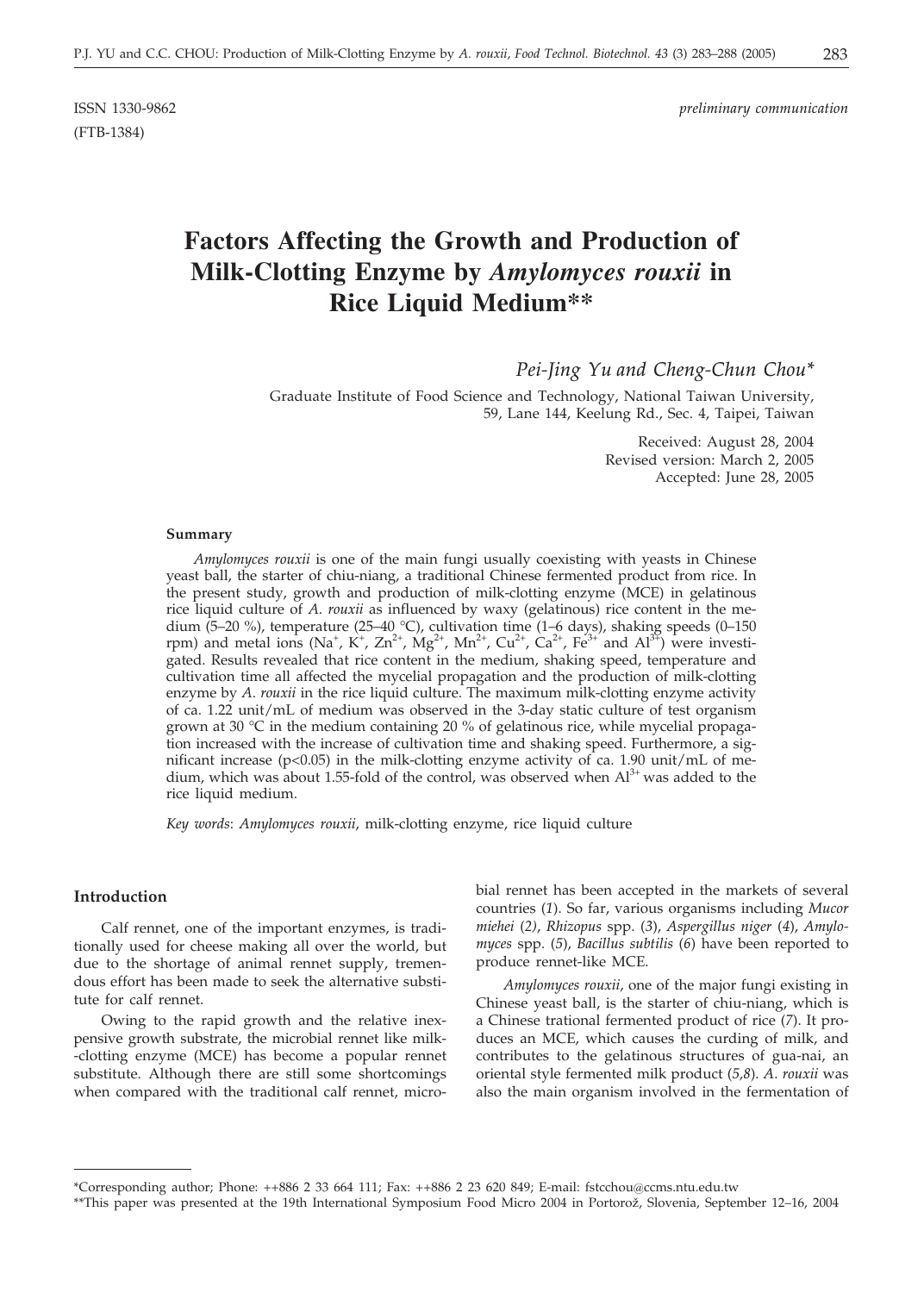Indonesian tape ketan, a partially liquefied, sweet-sour, mildly alcoholic rice paste (*9*). With solid-state fermentation, we had previously investigated the MCE production by *A*. *rouxii* and found that waxy rice was the best fermentation substrate (*10*). Considering the advantages of submerged liquid state fermentation, such as simple preparation, easy scale-up, and operation control, low cost and reduced chance of infection over solid state fermentation (*11*), production of MCE by *A*. *rouxii* in the liquid rice culture as influenced by various culture conditions was further examined in the present study.

#### **Materials and Methods**

#### *Test organism and preparation of spore suspension*

*Amylomyces rouxii* Calmette was obtained from Professor C. Y. Chein, Dept. of Biology, National Taiwan Normal University (Taipei, Taiwan).

Before experiment, organism was activated by two successive transfers to potato dextrose agar (Difco, Detroit, MI, USA) slants and incubated at 30 °C for 5 days. Spores of test organism were harvested by flooding the surface of the agar with sterile distilled water containing 0.1 % Tween 80. The spore suspension was adjusted with sterile distilled water to a concentration of ca.  $10^8/$ mL and used as the inoculum.

#### *Culture conditions*

Fermentation was carried out by transferring an aliquot (1 mL) of the spore suspension to a 250-mL Erlenmeyer flask containing 100 mL of rice culture medium. To prepare the rice culture medium, waxy rice (Taichung wax 70) obtained from local market was first mixed with 0.5 part of distilled water and held at temperature of ca. 22 °C for 8 h. The mixture was then boiled at 121 °C for 15 min. The rice liquid medium was then prepared by mixing the appropriate amount of cooked rice with distilled water, homogenized with a blender and then sterilized by autoclaving at 120  $^{\circ}$ C for 15 min.

To examine the effect of rice concentration, various amounts of cooked rice substrate were mixed with distilled water to give the rice liquid media containing 5–20 % of cooked rice substrate. To determine the effect of culture temperature, the culture was maintained at 20– 40 °C. To investigate the effect of pH, the initial pH of the medium was adjusted to various pH values (4–8) with sterile 1 M NaOH or 1 M HCl solution. To determine the effect of shaking speed, the culture was subjected to a shaking speed of 0–150 rpm. All fermentation experiments were carried out for 3 days unless otherwise specified in the section Results and Discussion.

#### *Determination of MCE activity and other analyses*

To determine the milk-clotting enzyme activity, the liquid culture was first filtered through triple-layer cheesecloth. The filtrate was further centrifuged  $(16000 \times g$  for 5 min) and the supernatants served as the enzyme source. Method of Arima *et al.* (*12*) was followed to examine the milk-clotting enzyme activity. A volume of 0.5 mL of enzyme solution was added to 5 mL of skim milk solution (10 %), supplemented with 0.01 M CaCl<sub>2</sub> and kept at 35 °C. The time of clotting was set with stopwatch. One unit was defined as the amount of enzyme that clotted 1 mL of substrate within 40 min.

To measure the spore concentration, a Petroff-Hausser Counting Chamber was used. To assess the mycelial propagation, the dry mass of the mycelia, collected by filtrations, was then determined by drying overnight at 105 °C.

#### *Statistical analysis*

The mean values and the standard deviation were calculated from the data obtained with triplicate trials. These data were then compared by the Duncan's multiple range method (*13*).

## **Results and Discussion**

## *Effect of rice content*

In our previous work (*10*) we compared the MCE production on various rice solid-state cultures of *A*. *rouxii* using five different varieties of rice as substrate and we found that waxy rice, among the various rice varieties tested, was the best substrate for MCE production by *A*. *rouxii*. In the present study, the rice liquid medium containing 5–20 % of waxy rice was examined for the growth and MCE production by *A*. *rouxii* because the tests on rice liquid media containing more than 20 % of waxy rice had been found to be too viscous to be manipulated.

As shown in Fig. 1, rice content in the liquid medium significantly affects the growth and the production of MCE by *A*. *rouxii*. Both mycelial propagation and MCE production were enhanced as the content of rice in the medium increased. In the liquid medium containing 20 % of rice substrate, *A*. *rouxii* showed the highest mycelial propagation and MCE production.



**Fig. 1.** Effect of waxy rice content on the growth and milk-clotting enzyme production by *A. rouxii* in liquid medium. Determinations were made after 3 days of static cultivation at 30 °C. Means (bar values) with the same letter do not differ at 5 % level by Duncan's multiple range test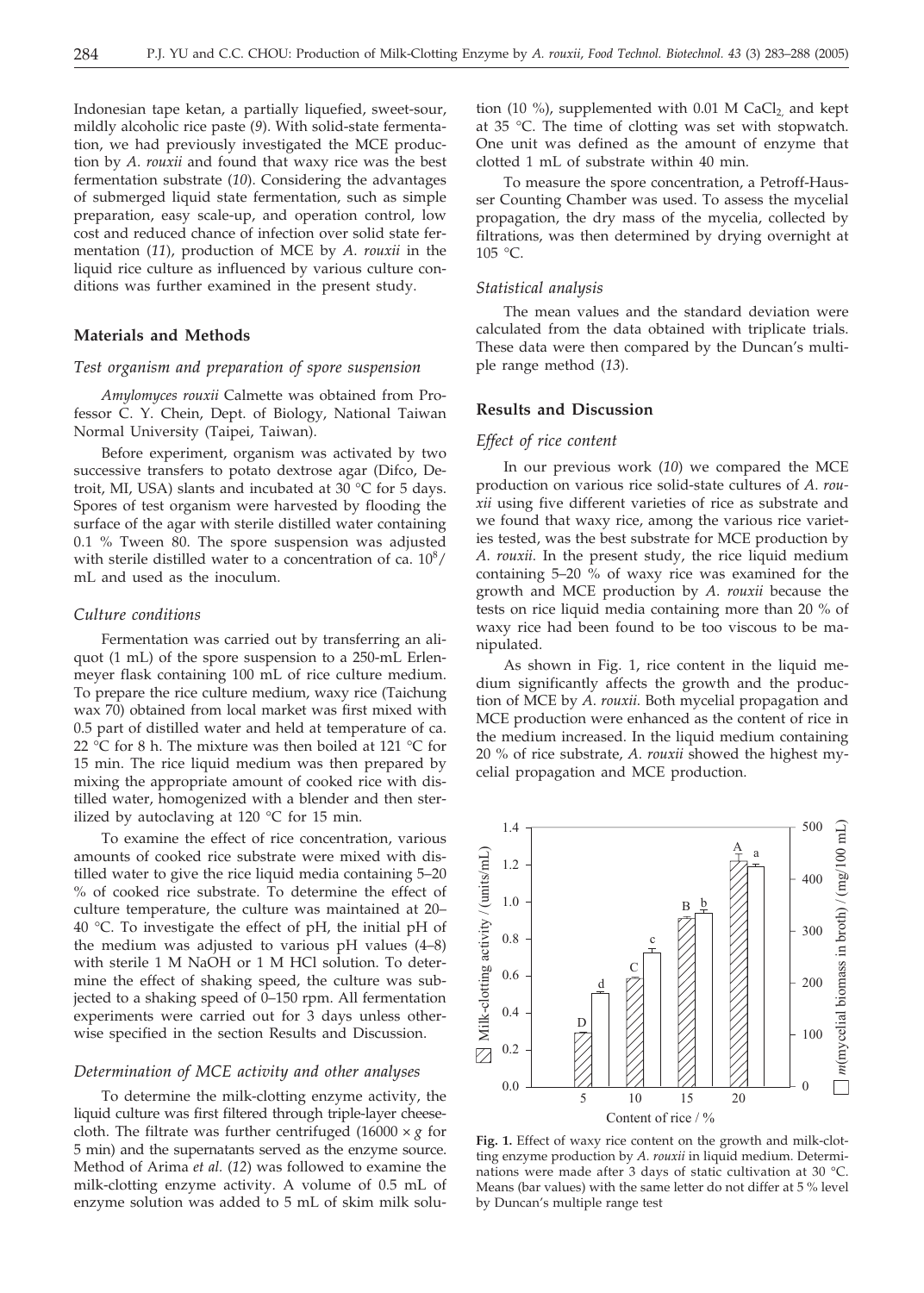#### *Effect of cultivation temperature*

Tubesha and Al-Delaimy (*14*), Thakur *et al.* (*2*) and Su and Chen (*15*) all observed that the production of MCE by microorganisms was affected by cultivation temperature. Similar phenomenon was also observed with *A*. *rouxii* when grown in the rice liquid medium at various temperatures. As shown in Fig. 2, *A*. *rouxii* exhibited the highest mycelial propagation and MCE production at 30 °C. Increasing or lowering the cultivation temperature resulted in the reduction of both mycelial propagation and the production of MCE by test organisms. The optimal MCE production temperature found in the present study is consistent with that reported by Hung and Chou (*16*) and in our previous work (*10*). The optimal cultivation temperature of 30 °C found with *A*. *rouxii* for MCE production is also similar to that reported by Tubesha and Al-Delaimy (*14*) for *Mucor* J20 and comes close to that (28–30 °C) observed with *Mucor pusillus* and *M*. *mucedo* (*15*), while it is different from that (42 °C) reported for *M*. *miehei* (*2*).



**Fig. 2.** Effect of cultivation temperature on the growth and milk- -clotting enzyme production by *A. rouxii* in liquid medium containing 20 % of rice. Determinations were made after 3 days of static cultivation at 30 °C. Means (bar values) with the same letter do not differ at 5 % level by Duncan's multiple range test

## *Effect of cultivation time*

Fig. 3 shows the mycelial propagation and MCE production by *A*. *rouxii* in the liquid medium containing 20 % of waxy rice after various periods of cultivation at 30 °C. Although in the solid-state fermentation the highest MCE activity was detected after 5 days of cultivation (*10*), the highest MCE activity in the liquid medium of rice culture was found after 3 days of cultivation. A reduced MCE activity was observed in the culture with extended cultivation time. On the other hand, mycelial propagation of *A*. *rouxii* increased as the cultivation time increased. Among the various cultivation periods tested, *A*. *rouxii* exhibited the highest mycelial propagation in the rice liquid medium after 6 days of incubation.



**Fig. 3.** Effect of incubation time on the growth and milk-clotting enzyme production by *A. rouxii* in liquid medium containing 20 % of rice. Determinations were made after 1–6 days of static cultivation at 30 °C. Means (bar values) with the same letter do not differ at 5 % level by Duncan's multiple range test

## *Effect of initial pH*

Effect of initial pH of the medium on the growth and MCE production has been illustrated. D'Souza and Pereira (*17*) indicated that MCE production by *Bacillus licheniformis* is the highest in the medium with an initial pH=7, while maximum MCE production by *M*. *pusillus* (*18*), *M*. *mucedo* (*19*), and *Fusarium subglutinans* (*20*) was reported to be in the culture with an initial pH of 6.0, 3.7, 9.0 and 6.0, respectively.

Fig. 4 shows the mycelial propagation and MCE production by *A*. *rouxii* in the rice liquid medium adjusted to different initial pH values. It was observed that when the initial pH was increased, both the propagation



**Fig. 4.** Effect of initial pH on the growth and milk-clotting enzyme production by *A. rouxii* in liquid medium containing 20 % of rice. Determinations were made after 3 days of static cultivation at 30 °C. Means (bar values) with the same letter do not differ at 5 % level by Duncan's multiple range test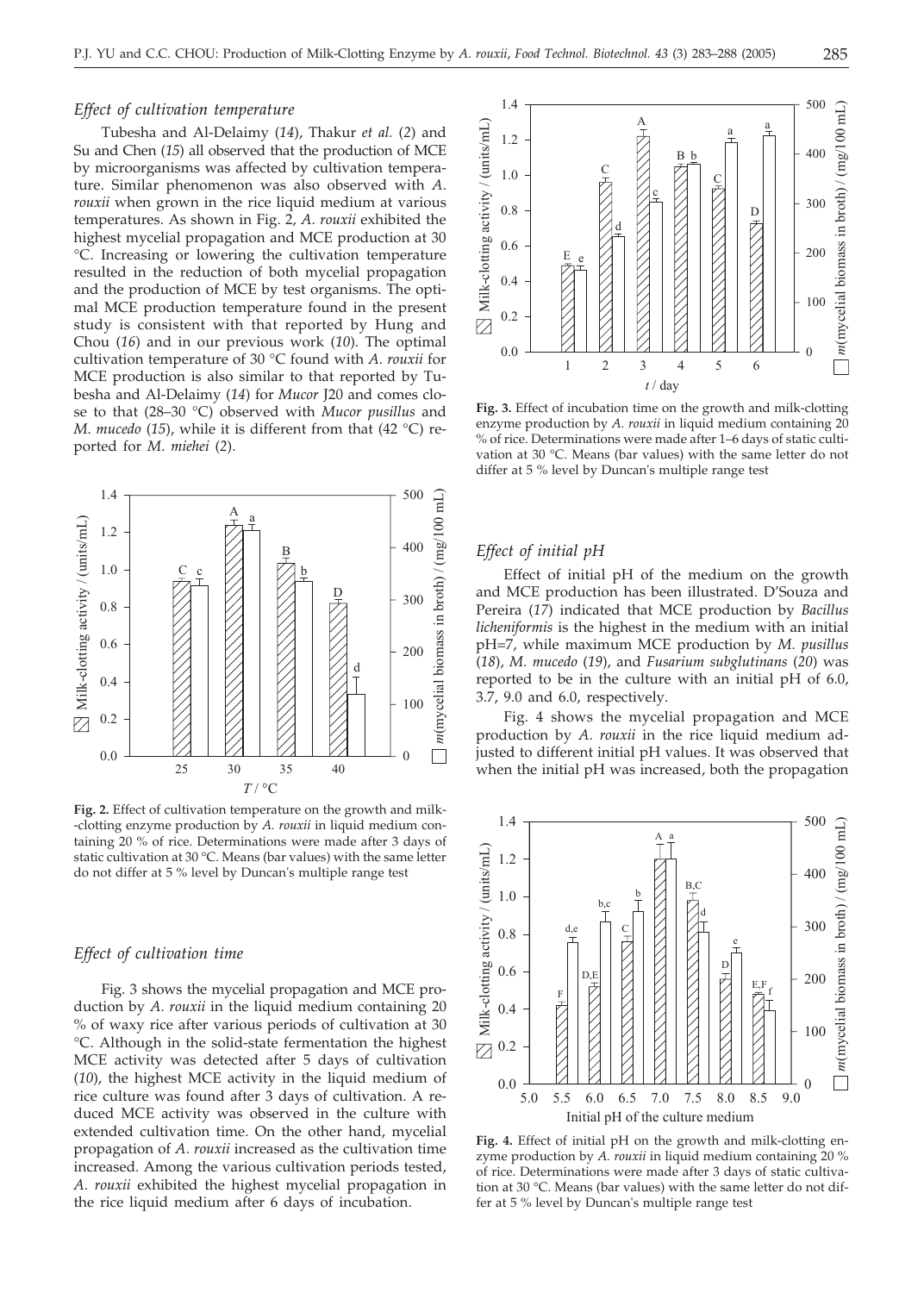of mycelia and MCE production also increased, and they reached their maximum when the initial pH of the medium was adjusted to 7. Further increase of the initial pH resulted in the reduced mycelial propagation and MCE production by the test organism. The optimal initial pH for MCE production observed is similar to that reported by Hung and Chou (*16*) who cultivated *A*. *rouxii* in medium E containing yeast extract, soluble starch and various mineral salts. However, they indicated that the mycelial propagation in medium with an initial pH ranging from 5 to 8 was similar, while we observed a significantly lower (p<0.05) growth of *A*. *rouxii* in the culture with an initial pH=5 or 8 compared with that in the culture with an initial pH of 7. These observations along with the reports of previous investigators (*17–20*) suggest that the optimal initial pH of the medium for microbial growth and MCE production may vary depending on the culture medium and the test organism.

#### *Effect of shaking speed*

Mycelial propagation and MCE production by *A*. *rouxii* in the culture with various shaking speeds is shown in Fig. 5. It was found that the mycelial propagation increased with the increase of the shaking speed. Among the various shaking speeds examined, mycelial propagation is the highest in the rice liquid culture with a shaking speed of 150 rpm. On the contrary, MCE production decreased as the shaking speed increased. The highest MCE production of 1.21 unit/mL was found in the *A*. *rouxii* culture without shaking. The lowest MCE production of only 0.87 unit/mL, ca. 71 % of that produced without shaking, was observed in the culture with a shaking speed of 150 rpm. In contrast with the report of Ghareib *et al.* (*20*), who observed the highest MCE activity in the shaking flask culture of *Fusarium subglutinans,* the highest MCE production by test organism in rice liquid culture without shaking observed in the present study is similar to the findings of Hashem (*21*), who ob-



**Fig. 5.** Effect of shaking speed on growth and milk-clotting enzyme production by *A. rouxii* in liquid medium containing 20 % of rice. Determinations were made after 3 days of shaking cultivation at 30 °C. Means (bar values) with the same letter do not differ at 5 % level by Duncan's multiple range test

served a higher MCE activity in still culture than in shaking flask culture of *Penicillium oxalicum*.

#### *Effect of metal ions*

Metal ions have been reported to affect the MCE production by microorganisms. Nigam *et al.* (*22*) indicated that the addition of  $Na<sup>+</sup>$  to the medium reduced the MCE production by *Bacillus subtilis*. Kobayashi *et al.* (23) reported that the addition of  $Mn^{2+}$ ,  $Ca^{2+}$  or  $Mg^{2+}$  in SPY medium increased MCE production by *Trametes ostreiformis*, while the supplementation of  $Cu^{2+}$ ,  $Zn^{2+}$ ,  $Co^{3+}$ or Fe3+ reduced MCE production. To examine the effect of metal ions on the growth and MCE production by *A*. *rouxii*, various metal ions were added to the rice liquid medium. Table 1 shows the mycelial propagation and MCE production by test organism after 3 days of fermentation. It was found that the addition of  $Mg^{2+}$  to the rice liquid medium increased the mycelial production of *A*. *rouxii*, while the reduction in the mycelial propagation was observed when  $Cu^{2+}$  or  $Fe^{3+}$  were added. On the other hand, the addition of  $Cu^{2+}$  or  $Al^{3+}$  significantly enhanced (p<0.05) the MCE production by *A*. *rouxii* in the rice liquid medium. The effect of the enhanced production of MCE was most marked in the culture with added  $Al^{3+}$ . In the rice liquid medium containing  $Al^{3+}$ , the highest MCE production of 1.90 unit/mL of medium, about 1.55-fold of the control, was noted. Furthermore, although  $Cu^{2+}$  was found to enhance the MCE

Table 1. Effect of metal ions on the growth and milk-clotting enzyme production by *A. rouxii* in rice liquid culture

|                             | Liquid culture <sup>b</sup>       |                           |                      |
|-----------------------------|-----------------------------------|---------------------------|----------------------|
| Metal<br>salts <sup>a</sup> | $m$ (mycelium<br>in broth)        | Milk-clotting<br>activity | Relative<br>activity |
|                             | $mg/100$ mL                       | units/ $mL$               | $\%$                 |
| None                        | $426.2 + 7.8$<br>$B$ , $C$ , $Dc$ | $1.3 \pm 0.0$<br>C,D      | 100                  |
| NaCl                        | $423.4 \pm 13.0$<br>B,C,D,E       | $1.2 \pm 0.0$<br>D        | 100                  |
| <b>KCl</b>                  | $429.7 \pm 14.8$<br>B.C.D         | $1.3 \pm 0.1$<br>C,D      | 106                  |
| ZnCl <sub>2</sub>           | $444.1 \pm 14.3$<br>A,B           | $1.4 \pm 0.0$<br>B.C      | 114                  |
| MgCl <sub>2</sub>           | $449.7 \pm 4.1$<br>A              | $1.4 \pm 0.0$<br>B,C      | 111                  |
| MnCl <sub>2</sub>           | $430.1 \pm 8.8$<br>A,B,C          | $1.3 \pm 0.0$<br>C,D      | 102                  |
| CuCl <sub>2</sub>           | $407.9 \pm 9.4$<br>E,F            | $1.5 \pm 0.0$<br>B        | 116                  |
| CaCl <sub>2</sub>           | $422.5 \pm 9.4$<br>C.D.E.F        | $1.3 \pm 0.1$<br>C,D      | 101                  |
| FeC <sub>l3</sub>           | $405.9 \pm 7.2$<br>F              | $1.4 + 0.0$<br>B,C        | 114                  |
| AlCl <sub>3</sub>           | $418.3 \pm 7.7$<br>D.E.F          | $1.9 + 0.1$<br>A          | 153                  |

<sup>a</sup>Substrate (100 mL) contained 0.1 mmol of ion

<sup>b</sup>Liquid medium contained 20 % of rice substrate. Determinations were made after 3 days of cultivation at 30 °C

c Means within the same column with the same letter do not differ at 5 % level by Duncan's multiple range test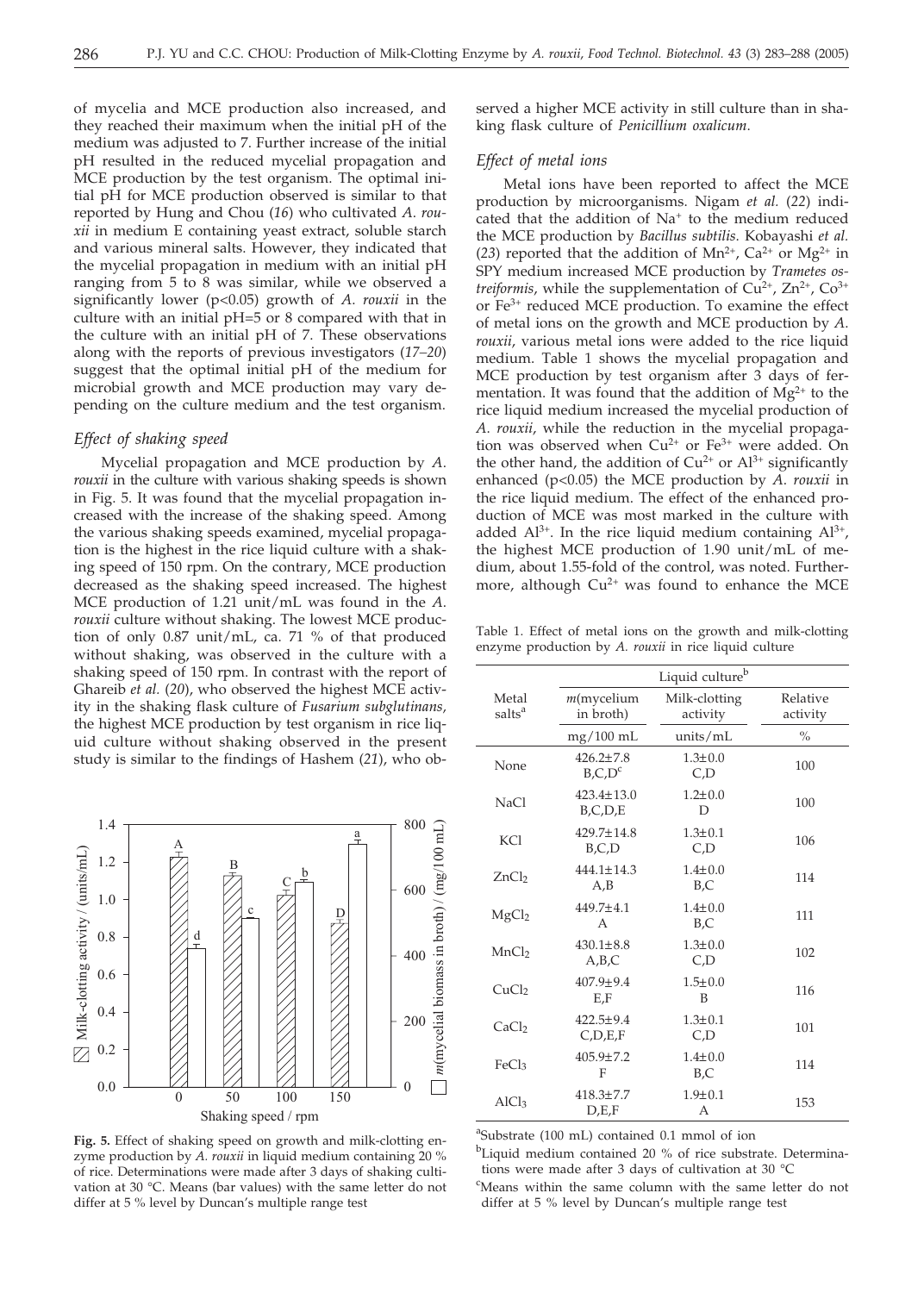production by *A*. *rouxii* in the present study, a reduced MCE production was noted with *M*. *racemosus* (*24*) and *Trametes ostreiformis* (*23*). Therefore, the effect of metal ions on microbial MCE production may vary with microorganisms.

### **Conclusion**

Based on the data obtained, it was concluded that rice content, cultivation time, temperature, shaking speed and metal ions all affect the growth and MCE production by *A. rouxii* in the rice liquid medium. Changing the medium composition and culture growth conditions, a 1.55-fold increase of MCE production can be achieved. These results provided valuable information for the production of MCE by *A*. *rouxii* in the relatively inexpensive rice liquid medium.

#### *Acknowledgements*

We would like to express our thanks to Professor C.Y. Chein for providing the test organism. This research was supported by National Science Council, Taiwan, ROC (NSC85-2321-B-002-048).

#### **References**

- *1.* S.K. Garg, B.N. Johri, Rennet-current trends and future research, *Food Rev*. *Int*. *10* (1994) 313–355.
- *2.* M.S. Thakur, N.G. Karanth, N. Krishna, Production of fungal rennet by *Mucor miehei* using solid state fermentation, *Appl*. *Microbiol*. *Biotechnol*. *32* (1990) 409–413.
- *3.* H. Akano, T. Sato, H. Okumura, Y. Kawamura, K. Shimada, *Novel foodstuff from soymilk and method for production thereof*. *US Patent 4996064* (1991).
- *4.* H.G. Osman, A.F. Abdel-Fattah, S.S. Mabrouk, Purification and some properties of milk-clotting enzyme from *Aspergillus niger*, *J*. *Gen*. *Microbiol*. *59* (1969) 131–135.
- *5.* S.N. Onyeneho, J.A. Partridge, J.R. Brunner, J. Guan, Manufacture and characterization of gua-nai: A new dairy food produced with an oriental-type culture, *J*. *Dairy Sci*. *70* (1987) 2499–2503.
- *6.* L.K. Rao, D.K. Mathur, Purification and properties of milk- -clotting enzyme from *Bacillus subtilis* K-26, *Biotechnol*. *Bioeng*. *21* (1979) 535–549.
- *7.* C.W. Hesseltine, R. Rogers, F.G. Winarno, Microbiological studies on amylolytic oriental fermentation starters, *Mycopathologia*, *101* (1988) 141–155.
- *8.* S.N. Onyeneho, J.A. Partridge, J.R. Brunner, E.S. Beneke, Ethanol production, milk clotting and proteolytic activity of the fungi obtained from Chinese wine cake, *J*. *Dairy Sci*. *23* (1988) 6–8.
- *9.* T.C. Cronk, K.H. Steinkraus, L.R. Hackler, L.R. Mattick, Indonesian type ketan fermentation, *Appl*. *Environ*. *Microbiol*. *33* (1997) 1067–1073.
- *10.* P.J. Yu, C.C. Chou, Production of milk-clotting enzyme and growth of *Amylomyces rouxii* on rice substrate, *Taiwan. J*. *Agric*. *Chem*. *Food Sci*. *38* (2000) 483–489.
- *11.* K. Aunstrup, O. Andresen, E.A. Falch, T.K. Nielsen: Production of Microbial Enzymes. In: *Microbial Technology – Microbial Processes*, H.J. Peppler, D. Perlman (Eds.), Academic Press, London (1979) pp. 281–309.
- *12.* K. Arima, J. Yu, S. Iwasaki, G. Tamura, Milk-clotting enzyme from microorganisms. V. Purification and crystallization of *Mucor* renin from *Mucor pusillus* var. Lindt., *Appl*. *Microbiol*. *16* (1968) 1727–1733.
- *13.* SAS User's Guide: Statistics (Version 6), SAS Institute, Cary N.C. (1989).
- *14.* Z.A. Tubesha, K.S. Al-Delaimy, Renin-like milk coagulant enzyme produced by a local isolate of *Mucor*, *Int*. *J*. *Dairy Technol*. *56* (2003) 237–341.
- *15.* Y.C. Su, W.P. Chen, Studies on milk-clotting enzymes from microorganisms. Part I. Screening tests and the production of the enzymes, *J*. *Chin. Agric*. *Chem*. *Soc*. *8* (1970) 73–83.
- *16.* Y.C. Hung, C.C. Chou, Growth and milk-clotting enzyme production in submerged culture of *Amylomyces rouxii*, *J*. *Chin. Agric*. *Chem*. *Soc*. *35* (1997) 422–432.
- *17.* T.M. D'Souza, L. Pereira, Production and immobilization of a bacterial milk-clotting enzyme, *J*. *Dairy Sci*. *65* (1982) 2074–2081.
- *18.* A.M.S. Ismail, S.A. El-Aassar, A.F. Abdel-Fattah, Production of milk-clotting and proteolytic enzymes by fungi, *Agric*. *Wastes, 10* (1984) 95–102.
- *19.* R.I. Mashaly, B.I. Ramadan, M.K. Tahoun, M. El-Soda, A. A. Ismail, Milk clotting protease from *Mucor mucedo*. I. Factors affecting enzyme production, *Milchwissenschaft, 36* (1981) 677–679.
- *20.* M. Ghareib, H.S. Hamdy, A.A. Khalil, Production of intracellular milk-coltting enzyme in submerged cultures of *Fusarium subglutinans*, *Acta Microbiol*. *Pol*. *50* (2001) 139– 147.
- *21.* A.M. Hashem, Optimization of milk-clotting enzyme productivity by *Penicillium oxalicum*, *Bioresour*. *Technol*. *70* (1999) 203–207.
- *22.* J.M. Nigam, K.R. Pillai, J.N. Baruah, Effect of carbon and nitrogen sources on neutral proteinase production by *Pseudomonas aeruginosa*, *Folia Microbiol*. *26* (1981) 358–363.
- *23.* F. Kobayashi, M. Yabuki, K. Hoshino, M. Sakamoto, Isolation and characterization of *Trametes ostreiformis* K-1, and purification and properties of milk clotting enzyme produced by the fungus, *J*. *Agric*. *Chem*. *Soc*. *Jpn*. *49* (1975) 81– 92.
- *24.* K. Higashio, Y. Yoshioka, Milk clotting enzyme production by NTG induced mutant of *Mucor racemosus* No. 50 (Studies on milk clotting enzyme from microorganisms, Part V), *Nippon Nogeik. Kaishi, 56* (1982) 777–785.